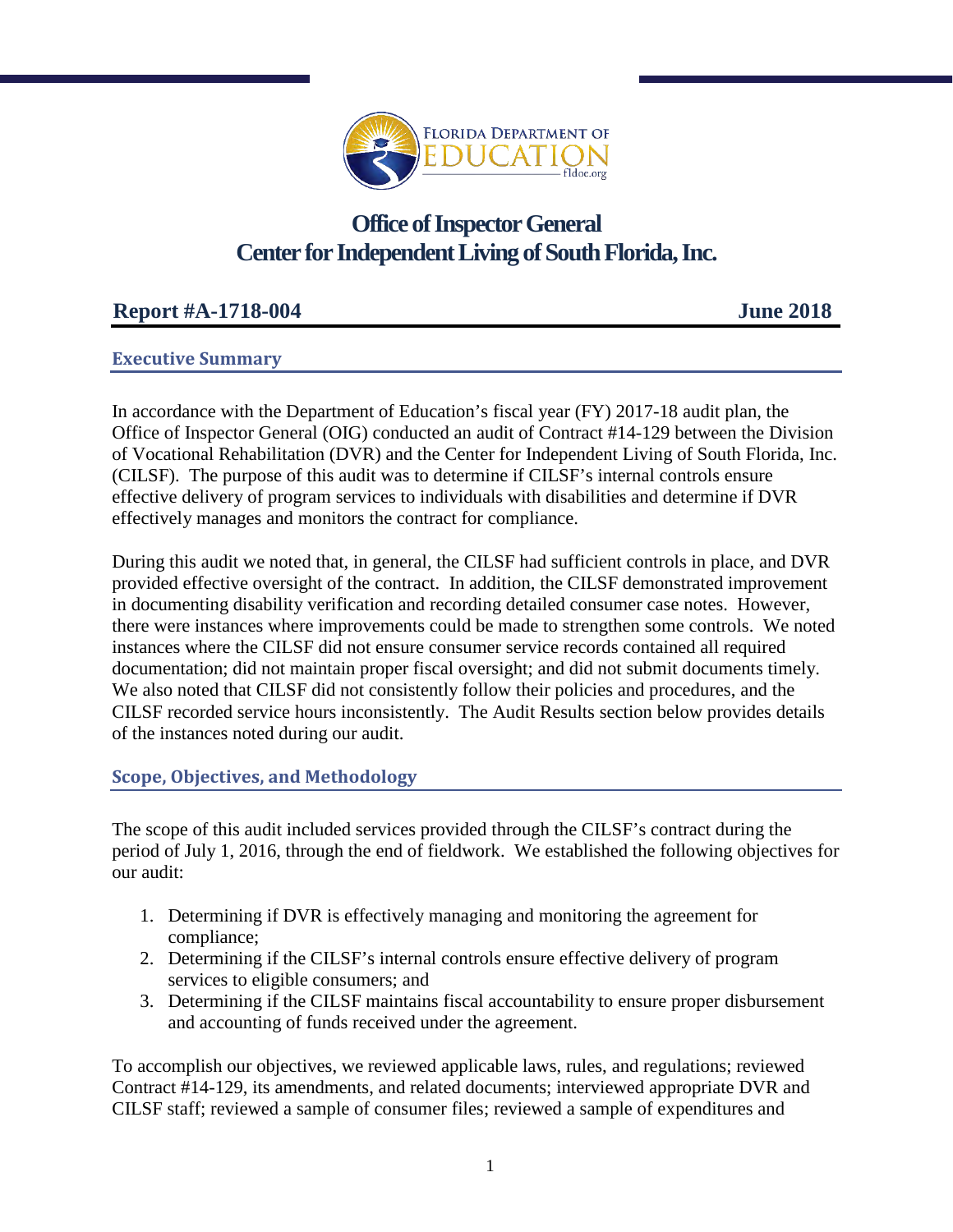supporting documents; reviewed service hours; conducted an on-site visit; and evaluated management controls.

#### **Background**

The Division of Vocational Rehabilitation (DVR) is a federal-state program committed to helping people who have physical or mental disabilities find and maintain meaningful employment and enhance their independence. DVR accomplishes this by providing employment support and job placement assistance to eligible individuals with disabilities. DVR utilizes vendors for people with disabilities who require specific services or equipment to help them prepare for, gain, and retain employment. DVR contracts with Centers for Independent Living to provide quality vocational rehabilitation services to persons with disabilities in Florida.

Centers for Independent Living are community-based agencies that provide independent living services to persons with all types of disabilities. They are dedicated to helping people of any age and disability to identify and reach their goals to achieve independence. Centers for Independent Living accomplish this by offering information and referral services, independent living skills training, peer counseling, and individual and systems advocacy. The Center for Independent Living of South Florida (CILSF) is a non-profit corporation located in Miami, with annex offices located in Coral Gables and North Miami Beach. The CILSF was formed in 1993 due to the needs in the community of persons with disabilities.

On July 1, 2013, DVR entered into a three-year contract with CILSF to provide funding for appropriate rehabilitation services or other services to enhance the ability of persons who have significant disabilities to live independently and function within their communities and, if appropriate, to secure and maintain employment. DVR entered into Amendment #3 of Contract 14-129 to allocate \$730,292 for FY 2016-17, and Amendment #4 to allocate \$735,538 for FY 2017-18. In November 2017, the CILSF changed senior leadership. Consequently, the CILSF implemented a policy for disability verification and conducts monthly reviews of consumer service records and case notes to ensure accuracy.

#### **Audit Results**

Finding 1: The CILSF did not ensure consumer service records contained all required documentation.

34 CFR 364.53 states, "For each applicant for IL services (other than information and referral) and for each individual receiving IL services (other than information and referral), the service provider shall maintain a consumer service record that includes—

(a) Documentation concerning eligibility or ineligibility for services;

- (b) The services requested by the consumer;
- (c) Either the IL plan developed with the consumer or a waiver signed by the consumer stating that an IL plan is unnecessary;
- (d) The services actually provided to the consumer; and
- (e) The IL goals or objectives—
- (1) Established with the consumer, whether or not in the consumer's IL Plan; and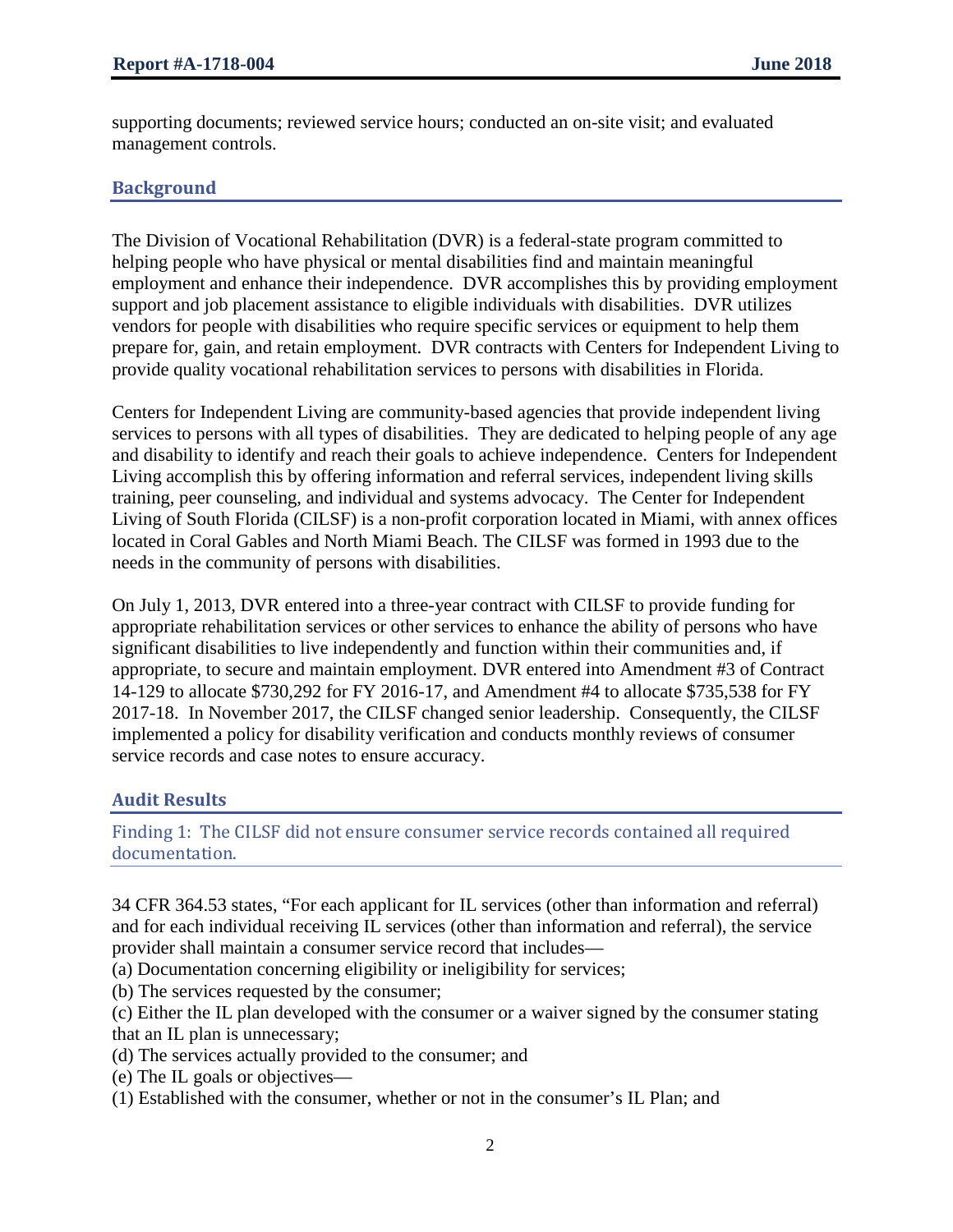(2) Achieved by the consumer.

(f) A consumer service record may be maintained either electronically or in written form, except that the IL plan and waiver must be in writing."

34 CFR 364.52(b) states, "Development of an individual's IL plan must be initiated after documentation of eligibility under § 364.51(a) and must indicate the goals or objectives established, the services to be provided, and the anticipated duration of the service program and each component service. The IL plan must be developed jointly and signed by the appropriate staff member of the service provider and the individual with a significant disability or, if consistent with State law and the individual chooses, the individual's guardian, parent, or other legally authorized advocate or representative."

34 CFR 364.52 states, "The IL plan must be reviewed as often as necessary but at least on an annual basis to determine whether services should be continued, modified, or discontinued, or whether the individual should be referred to a program of VR services under 34 CFR part 361 or to any other program of assistance."

We sampled 29 randomly selected active consumer service records (CSRs) and 48 randomly selected inactive CSRs. We determined 15 of the 29 active CSRs contained Independent Living (IL) plans, which did not include required signatures or dates by the staff and consumer.

- Four IL plans were not signed nor dated by the consumer;
- Two IL plans were not signed or dated by the staff member and were signed by the consumer but not dated;
- Three IL plans were signed by a staff member and the consumer but not dated by either; and
- Six IL plans were signed by the consumer and staff member but not dated by the consumer.

We noted two of the 48 inactive CSRs contained IL plans that were missing signatures and dates by CILSF staff. Both IL plans contained the consumer's signatures; however, one was not dated by the consumer.

Per the Program Director, the former staff used IL assessments in lieu of the IL plans. The assessments included the goals of the consumer and were generally signed and dated by both the staff and the consumer. We observed that the CILSF had begun implementing the use of the IL plans, which includes the services to be provided by the CILSF in accordance with 34 CFR 364.52(b). However, we noted on a few occasions the consumer did not sign the IL plan and the signature line of the IL plan referred to the IL assessment. Per the Program Director, this could occur during emergencies where staff did not have the proper forms on hand for consumer signatures. We reviewed the IL assessments referenced by the IL plans and determined they did not contain the services to be provided by the CILSF. Therefore, without the signed and dated IL plan, the CILSF is unable to document that the consumer is jointly developing the IL plan and actively participating in the determination of their independent living services and goals.

We additionally determined five of the 29 active CSRs reviewed were eligible for an annual review. Three of the five identified CSRs (60.00%) did not contain evidence of an annual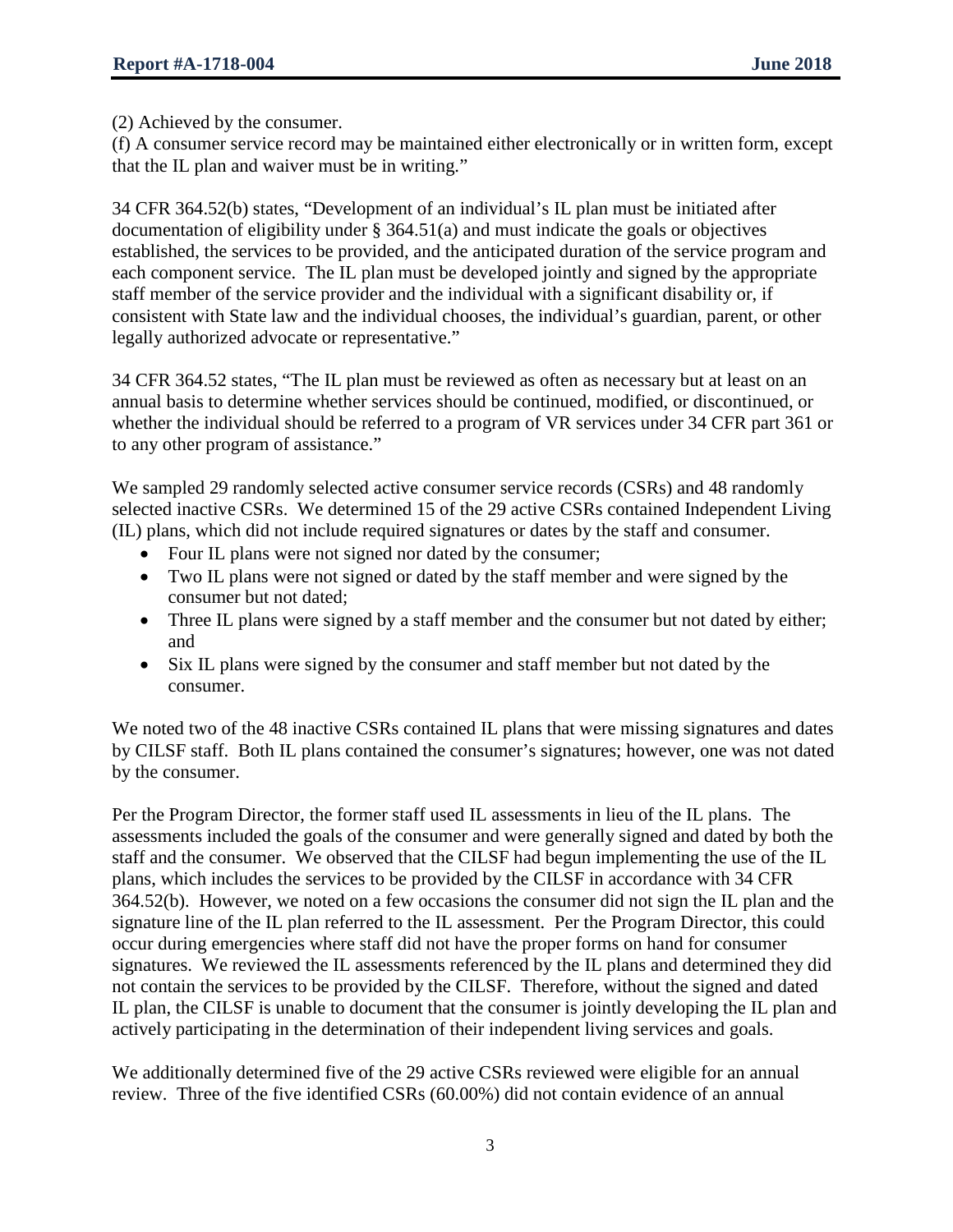review. Of the 48 inactive CSRs reviewed, three were eligible for an annual review. One of the three (33%) identified CSRs and did not contain evidence of an annual review. Each CSR file contained a tracking form with space to document the annual review; however, the staff did not consistently utilize the tracking form.

#### *Recommendation*

We recommend the CILSF establish and implement a written policy and procedure requiring the CILSF staff to establish IL plans with consumers and document the joint development of the plan as well as conduct and document timely annual reviews. We also recommend DVR include a review of CSRs in its monitoring activities.

#### *DVR Management Response*

Concur. DVR will add the CSRs to the CILs monitoring plan and monitoring tool.

#### *CIL of South Florida Management Response*

Concur. CILSF strongly believes in record integrity both to meet the expectations of partners and our internal needs. We have placed a huge emphasis on dramatically improving the quality of documentation and will continue to do so.

#### Finding 2: The CILSF recorded service hours inconsistently.

#### Per Contract #14-129, Section IV:

D) The Center shall maintain documentation (electronic or hard copy) to track and record all service hours provided under this Agreement. Documentation will at a minimum identify the staff providing the service, the date of service, the hours of service, the consumer receiving the service, and all services provided to the consumer during the hours of service.

E) The Center shall track, record, and allocate all service hours provided under this Agreement rounded to the nearest 15-minute increment.

F) The Center shall record and report services provided to more than one individual at the same time or in a group setting based on the actual hours of service provided regardless of how many individuals are in attendance unless the individuals are consumers with active consumer service records and the services being provided are listed in their Independent Living Plans.

G) The Center shall track, record, allocate, and report services provided under this Agreement by funding source."

Amendment 3 to Contract #14-129 requires the CILSF to provide a total of at least 3,319 service hours during the FY 2016-17 comprised of 2,561 service hours under the Title VII (SSA/Part B) funding source (128 minimum monthly) and 758 service hours (38 minimum monthly) under the General Revenue funding source. Amendment 4 of Contract #14-129 requires the CILSF to provide a total of at least 3,343 service hours during the FY 2017-18: 2,585 service hours under the Title VII (SSA/Part B) funding source (129 minimum monthly), and 758 service hours (38 minimum monthly) under the General Revenue funding source.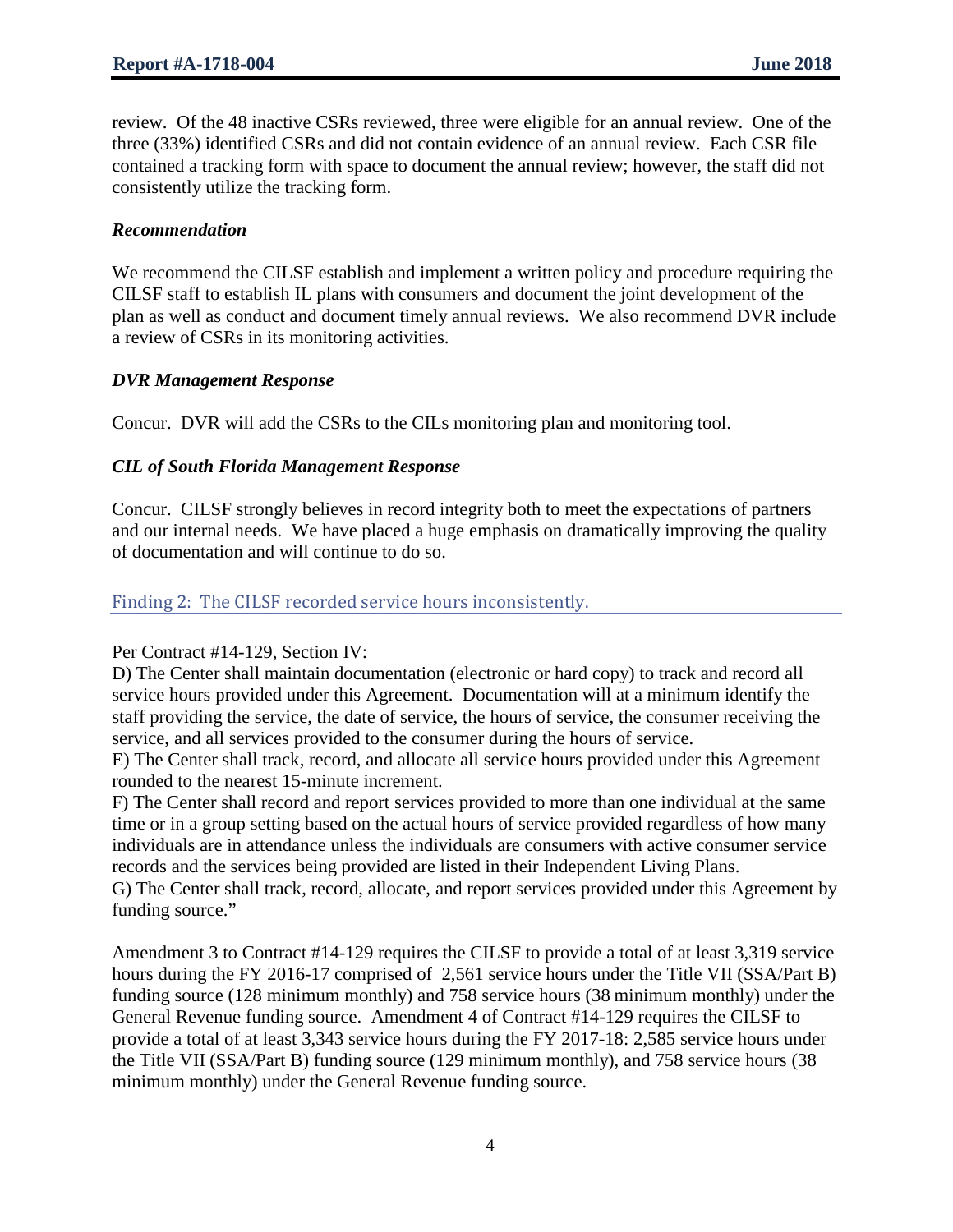The CILSF utilizes a database called COMS to collect and maintain all consumer service records. We sampled the months of February 2017 and November 2017 to determine whether the COMS data supported the invoices submitted to DVR. The COMS monthly reports included the consumer receiving services, file number, the staff providing service, date of service, program, service type, service length (minutes), and consumer case notes. Comparison of the COMS documentation to the submitted invoices revealed discrepancies for both sampled months.

Our review of the invoices revealed that the CILSF reported 652.50 service hours for the February 2017 invoice and 493.00 service hours for the November 2017 invoice. In contrast, the COMS summary data reflected 1,225 service hours for February 2017 (572.5 hours more than reported on the invoice) and 532.50 service hours for November 2017 (39.5 hours more than reported on the invoice). See Table 1.

| Table 1       |                    |        |                          |                    |          |                               |                    |           |  |  |  |  |
|---------------|--------------------|--------|--------------------------|--------------------|----------|-------------------------------|--------------------|-----------|--|--|--|--|
| February 2017 |                    |        |                          |                    |          |                               |                    |           |  |  |  |  |
| Invoice       |                    |        | <b>COMS</b> Monthly Data |                    |          | Difference of Invoice to COMS |                    |           |  |  |  |  |
| SSA/Part<br>B | General<br>Revenue | Total  | SSA/Part<br>B            | General<br>Revenue | Total    | SSA/Part<br>B                 | General<br>Revenue | Total     |  |  |  |  |
| 430.50        | 222.00             | 652.50 | 820.75                   | 404.25             | 1,225.00 | $-390.25$                     | $-182.25$          | $-572.50$ |  |  |  |  |
| November 2017 |                    |        |                          |                    |          |                               |                    |           |  |  |  |  |
| Invoice       |                    |        | <b>COMS</b> Monthly Data |                    |          | Difference of Invoice to COMS |                    |           |  |  |  |  |
| SSA/Part<br>B | General<br>Revenue | Total  | SSA/Part<br>B            | General<br>Revenue | Total    | SSA/Part<br>B                 | General<br>Revenue | Total     |  |  |  |  |
| 325.50        | 167.50             | 493.00 | 356.75                   | 175.75             | 532.50   | $-31.25$                      | $-8.25$            | $-39.50$  |  |  |  |  |

We additionally identified potential duplicate consumer hours in February 2017 in the COMS data. We noted on February 28, 2017, CILSF staff charged 1,440 minutes to IL Skills and Life Training for a consumer. The staff member wrote detailed consumer case notes for the services provided. On the same day, the staff member also charged 1,440 minutes to the same client for Peer Counseling. The accompanying note stated, "See narrative under IL Skills Training." The notes did not distinguish which activities qualified for each service type nor did they provide an explanation for the double entry. We located various occurrences of the duplications throughout the contact service hours report for the month of February 2017. We did not identify duplicate entries in the November 2017 service hour reports. Per the CILSF Program Director, the counselor entered two separate entries into the existing database format to reflect the total monthly IL class hours that each consumer attended. The counselor split the entries due to exceeding the daily service cap.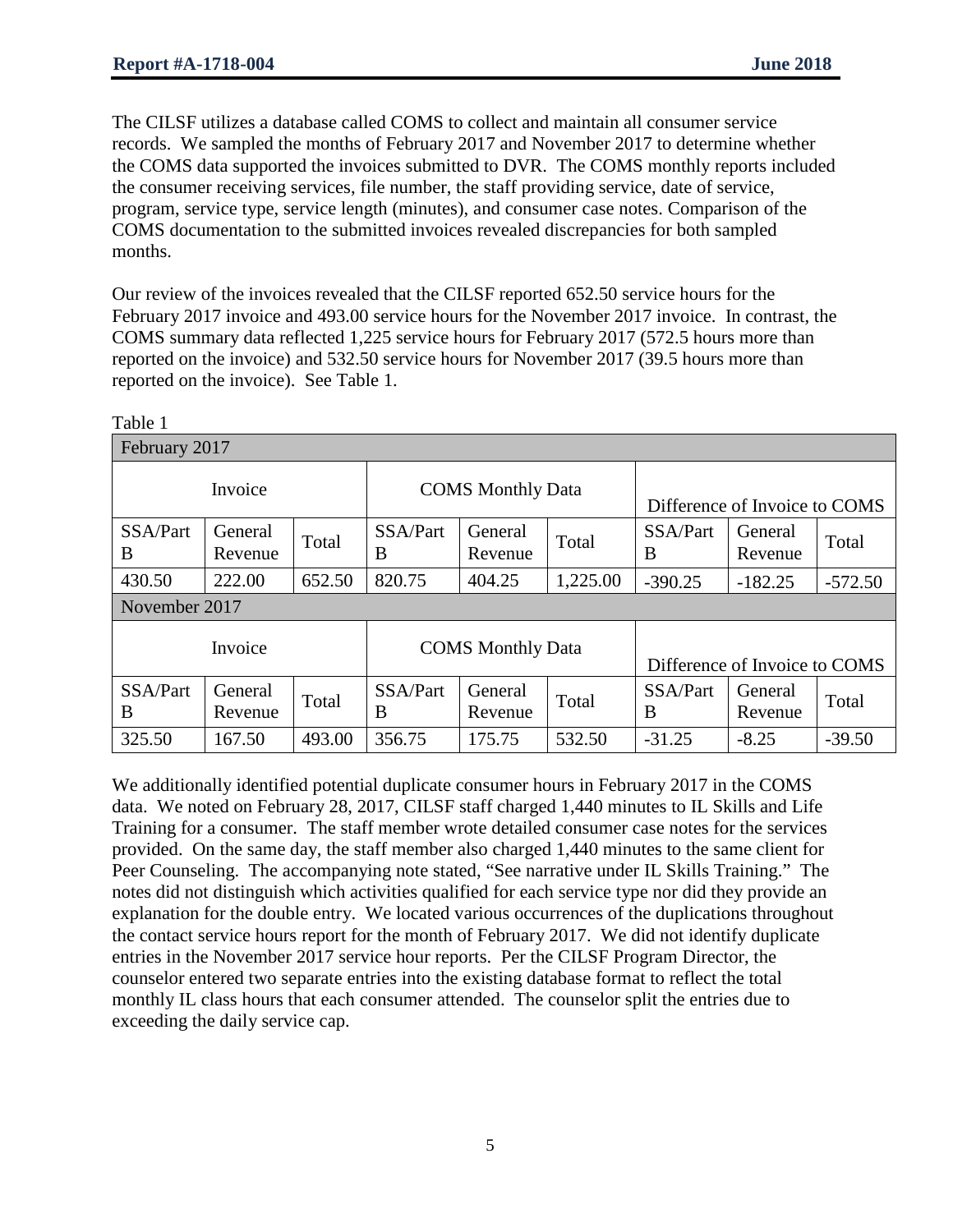#### *Recommendation*

We recommend the CILSF consistently and accurately record services hours in the COMS systems and ensure the hours submitted to DVR through invoices are supported and accurate. We recommend the CILSF review service hour documentation and ensure hours are properly categorized and unduplicated. We recommend DVR periodically request and review supporting documentation for the service hours submitted by CILSF through the invoices.

### *DVR Management Response*

Concur. DVR will require the CIL to submit quarterly supporting documentation of their service hours.

## *CIL of South Florida Management Response*

Concur. The agency works hard to accurately report our performance to DVR. At no point have we or will we ever overstate the work performed. We've modified policies to dramatically reduce the discrepancy. We will continue to implement policy changes to close that gap.

## Finding 3: The CILSF policies and procedures need improvements.

The CILSF developed procedures that address personnel, accounting, and programs. A comparison of the CILSF's *Accounting Policies and Procedures* and *Operating Procedure 308* revealed areas where the policies and procedures conflicted with each other, did not align with the CILSF's current process, and conflicted with the requirements of the contract.

Section VIII.D of the contract requires the CIL to "retain all financial records, supporting documents, statistical records, and any other documents including electronic storage media pertinent to this Agreement for a period of five (5) years after the ending date of this Agreement or, if audit findings have not been resolved at the end of the five (5) year period, the records shall be retained until resolution of the audit findings." In reviewing the CILSF's Standard Operating Procedure Manual Amended 2015, 320 Record Retention; we noted that the CILSF's record retention period for records pertinent to *Employment Applications* and *Internal Reports (miscellaneous)* is three (3) years, *Sign In/Out Logs* is two (2) years, and *Stenographer's Notebooks* and *Stockroom Withdrawal Forms* is one (1) year. Standard Operating Procedure, 320 Record Retention, should align with the contract, which states the minimum retention period for all supporting documents is five (5) years.

We determined the CILSF's Accounting Policies and Procedures XVIIII and Operating Procedure 308 contained inconsistent statements regarding Conflicts of Interest. For example, the CIL's *Accounting Policies and Procedures* states "Goods, supplies, equipment and services may be purchased from sources affiliated with a member of the Board of Directors, management or staff as well as from any individuals related to those individuals. Purchases up to and including \$2,500 may be made from an affiliated source at the discretion of the Executive Director. Purchases from an affiliated source over \$2,500 require going through the competitive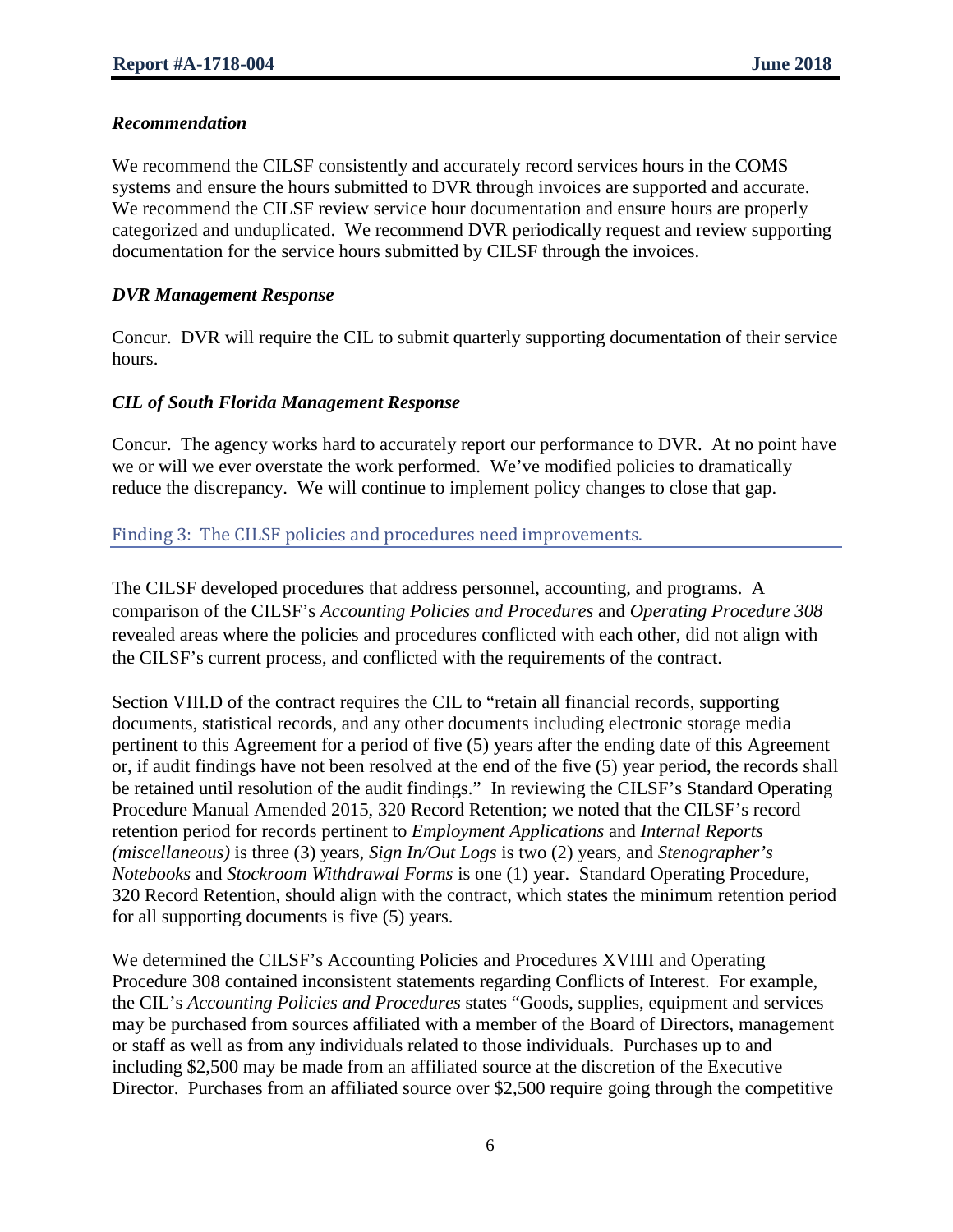bid process whereby three quotes, two from non-affiliates are required." Whereas, the CIL's *Operating Procedure 308 Conflict of Interest* states "Purchases up to and including \$300 may be made from an affiliated source at the discretion of the Executive Director" and "Purchases from an affiliated source over \$300 require three quotes and justification for choosing a higher bid." The purchasing thresholds do not align.

In addition, the CILSF does not define the term, affiliated source. The use of the term affiliated sources in the CILSF policies without definition leaves open the possibility for real or apparent conflicts of interest to occur when making purchases/financial awards. The CILSF's aforementioned policies also contradict with Section 42 of OMB Circular A-110, which states that, "No employee, officer, or agent shall participate in the selection, award, or administration of a contract supported by Federal funds if a real or apparent conflict of interest would be involved. Such a conflict would arise when the employee, officer, or agent, any member of his or her immediate family, his or her partner, or an organization, which employs or is about to employ any of the parties indicated herein, has a financial or other interest in the firm selected for an award. The officers, employees, and agents of the recipient shall neither solicit nor accept gratuities, favors, or anything of monetary value from contractors, or parties to sub-agreements. The standards of conduct shall provide for disciplinary actions to be applied for violations of such standards by officers, employees, or agents of the recipient." Neither the CILSF's Accounting Policies and Procedures nor the Standard Operating Procedures outline disciplinary actions for violations of conflicts of interest. Conflicting policies and procedures lead to inconsistency in performing activities and services and violation of contract terms.

#### *Recommendation*

We recommend the CILSF update its policies and procedures so they do not conflict with contract terms, each other, or the federal regulations.

#### *CIL of South Florida Management Response*

Concur. CILSF is going to reach out to DVR for their recommendations for best practices. Once something has been created acceptable for the agency and DVR, it will be put before the Board for vote and approval.

#### Finding 4: The CILSF did not always follow its own internal policies.

The CILSF's Standard Operating Procedures state, "Purchases in excess of \$2,500.00 are approved by a majority of the Board of Directors. The Board of Directors, however, may pass a board resolution allowing the Executive Committee or another board committee to grant approval of a particular purchase. Executive Director has Board authority to purchase items up to \$2,500.00 provided that 3 quotes are obtained prior to purchase."

Review of expenditure documentation revealed that the CILSF accepted a quote of \$6,850.00 to furnish and install a front entrance automatic door. The CILSF's Interim Director signed and accepted the quote with no evidence of written approval by a majority of the Board of Directors, no board resolution allowing the Executive Committee or another board committee to approve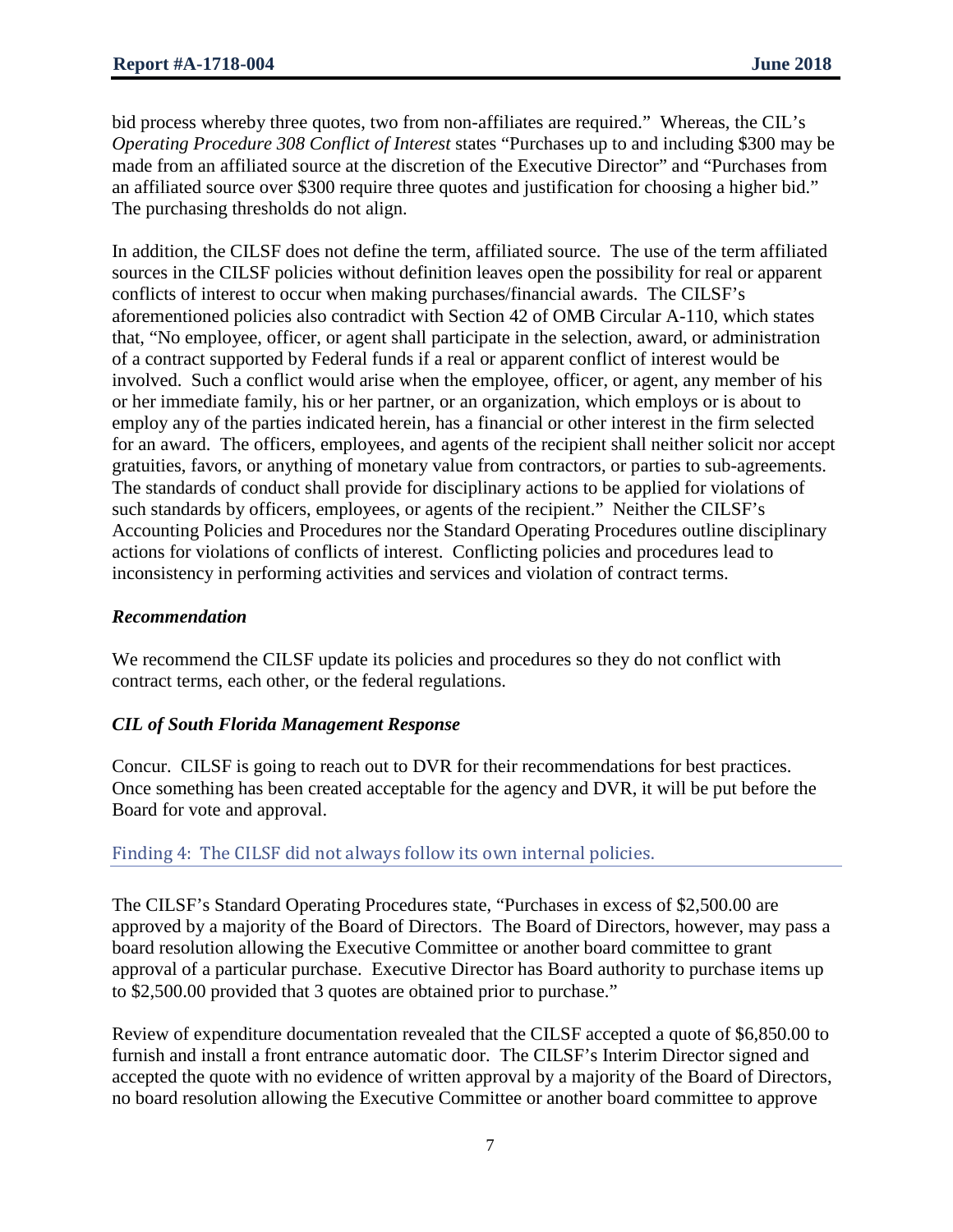this purchase, and no evidence that the CILSF obtained at least three quotes prior to the purchase. Per CILSF staff, while the Board did not vote on a resolution, they were aware and supportive of the installation of the door. The CILSF's lack of documented purchase approval by the board increases the risk that erroneous or unnecessary transactions could occur.

#### *Recommendation*

We recommend the CILSF consistently follow its established policies and procedures and ensure board approval prior to purchases in excess of \$2,500.00. We additionally recommend all board approval is documented and maintained.

#### *CIL of South Florida Management Response*

Concur. Established policies and procedures will be maintained even if it's last minute purchases. We will establish a template to forward to the Board President for approval on any purchases over \$2,500, even if the Board President is currently the 2nd signer of our checks. Approvals will be attached to the invoice or purchase to ensure proper maintenance. We plan on reviewing our current policies and procedures and ensure it's updated along with Board approval.

#### Finding 5: The CILSF did not maintain proper fiscal oversight.

Section VIII.B of the contract requires the CILSF to maintain a financial management system relating to funds received and expended under the contract in accordance with applicable federal regulations.

Subpart C, section 25(b) of OMB Circular A-110 states, "Recipients are required to report deviations from budget and program plans, and request prior approvals for budget and program plan revisions." Subpart C, section 21(b) of OMB Circular A-110 further requires the CIL's financial management system to provide "accurate, current, and complete disclosure of the financial results of each federally-sponsored project or program…"

Section 8.m. of Attachment B to OMB Circular A-122 also requires the CIL to allocate salary costs across funding sources and programs based on the relative benefits received, and specifies certain time and effort documentation requirements.

#### *Budget*

We reviewed the budget reconciliations submitted to DVR by the CILSF for the months of July 2016 through June 2017 for Contract 14-129 and compared the reconciliations to the approved budget. We determined the CILSF made modifications to line items on its approved budget. Although the budget revisions did not affect the total agreement amount, the CILSF did not report these revisions to DVR for approval or provide a justification. The quarterly budget reconciliation report requires the CILSF to provide a justification for any line item expenditure with a differential of 10% over or under budget. For SSA/Part B, seven line item expenditures exceeded 10% differentials. For General Revenue, twelve line item expenditures exceeded 10% differentials. The CILSF did not provide justifications, and DVR staff did not request justifications, prior to payment.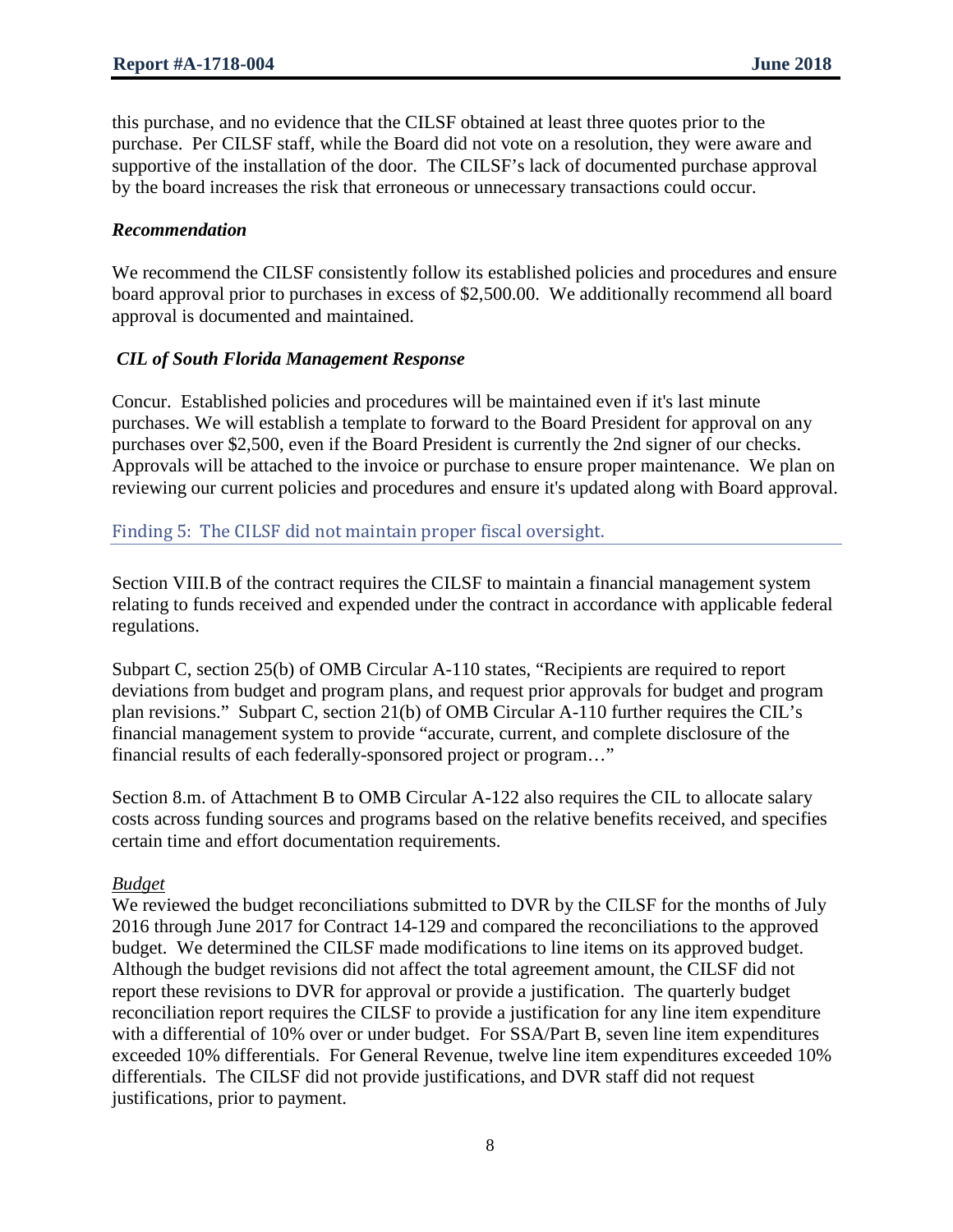|                                     | FY 2016-17 Budget Reconciliation                                                |                                                      |                                                                     |                                                    |            |                    |                                                                                                       |  |  |  |
|-------------------------------------|---------------------------------------------------------------------------------|------------------------------------------------------|---------------------------------------------------------------------|----------------------------------------------------|------------|--------------------|-------------------------------------------------------------------------------------------------------|--|--|--|
|                                     | Annual<br><b>Contract</b><br><b>Budget</b><br><b>Allocation</b><br><b>Total</b> | <b>SSA/Part</b><br><b>B</b> Ending<br><b>Balance</b> | <b>General</b><br><b>Revenue</b><br><b>Ending</b><br><b>Balance</b> | <b>Total</b><br><b>Balance</b><br><b>Remaining</b> | Percentage | <b>Total Spent</b> | <b>Variance</b><br>of Total<br><b>Spent and</b><br><b>Total</b><br><b>Balance</b><br><b>Remaining</b> |  |  |  |
| A. Personnel                        | \$425,308.00                                                                    | \$5,971.63                                           | \$11,658.66                                                         | \$17,630.29                                        | 4.15%      | \$407,677.71       | \$0.00                                                                                                |  |  |  |
| <b>B.</b> Fringe<br><b>Benefits</b> | \$100,215.00                                                                    | \$2,007.19                                           | \$1,323.20                                                          | \$3,330.39                                         | 3.32%      | \$96,884.61        | \$0.00                                                                                                |  |  |  |
| <b>C.</b> Expenses                  | \$88,270.00                                                                     | $-$ \$5,594.17                                       | $-$ \$2,502.21                                                      | $-$ \$8,096.38                                     | $-9.17%$   | \$96,366.17        | \$0.21                                                                                                |  |  |  |
| D. Other                            | \$85,109.00                                                                     | $-$ \$2,384.65                                       | $-$1,736.83$                                                        | $-$ \$4,121.48                                     | $-4.84%$   | \$89,230.48        | \$0.00                                                                                                |  |  |  |
| E. RSA                              | \$31,390.00                                                                     | \$0.00                                               | \$719.79                                                            | \$719.79                                           | 2.29%      | \$30,670.21        | \$0.00                                                                                                |  |  |  |

Table 2

#### *Travel Expenditures*

Per the CILSF Director, prior to travel, the staff must complete a travel request form and submit it for approval via email. We noted that there were two instances where CILSF staff traveled without prior approval:

- A travel expense recorded on June 30, 2017, for \$1,442.71 did not receive prior approval; and
- A travel expense recorded on May 12, 2017, for \$87.07 also did not receive prior approval. In addition, we noted that the \$87.07 amount on the expense summary did not match the amount of \$160.80 on the invoice. We contacted the CILSF for an explanation of the discrepancy. Per CILSF staff, the \$87.07 was an initial deposit when making the reservation. Upon check out, the resort charged an additional \$120.82, for a total amount of \$207.89. The CILSF submitted the credit card statement showing the charges made to the resort; however, the total supported by credit card documentation, did not match the \$160.80 invoice.

Per the Executive Director, they are now aware that they should submit a request form prior to traveling for approval. They will now be utilizing a form prior to any out of state travel and other travel when necessary.

#### *Staff Reimbursements*

The CILSF's Accounting Policies and Procedures XVI Fiscal Policy Statements (6) states, "Reimbursements will be paid upon complete expense reporting and approval using the official The Center for Independent Living form. Reimbursements to the Executive Director will be authorized by the Board Chair."

On October 29, 2016, the new Executive Director signed an acceptance letter, which included \$5,000.00 in relocation expenses approved by the board. On November 16, 2016, the Executive Director approved his own request for reimbursement for \$6,527.15, which included the \$5,000 for relocation expenses and an additional \$1,527.15 for a hotel stay commencing prior to his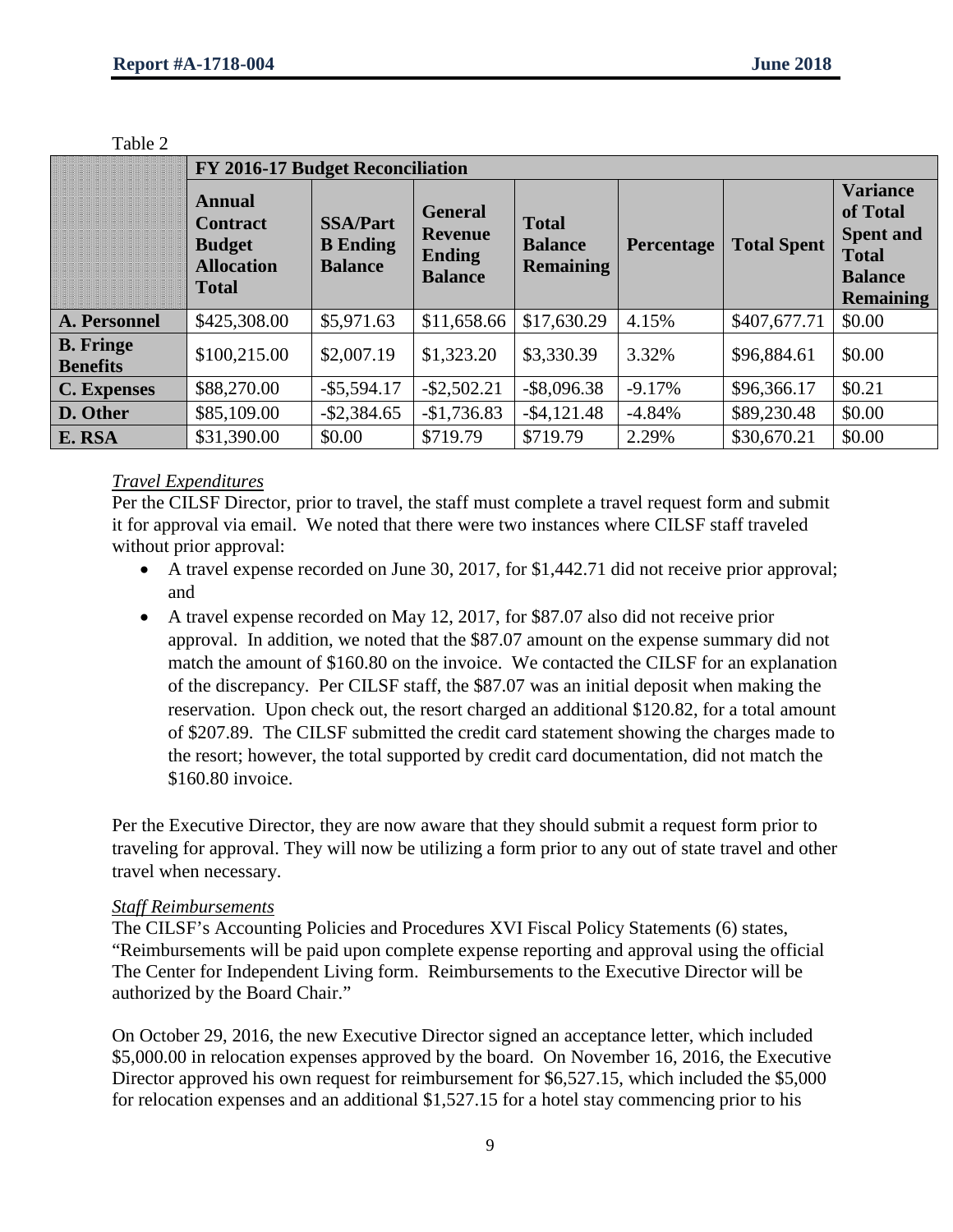appointment. The CILSF was unable to provide supporting documentation for the relocation expenses of \$5,000.00. CILSF staff acknowledged that there were no guidelines used in the situation, as the relocation event was uncommon and an ad hoc decision made by the Board. Contrary to the CILSF's Accounting Policies and Procedures XVI. Fiscal Policy Statements (6), the CILSF Board Chair's signature of this approval was absent from the Executive Director's Request for Reimbursement. The absence of an approving signature subsequent to the request for reimbursement demonstrates a lack of oversight and allows for the opportunity for fraudulent and unnecessary reimbursements.

#### *Time Sheet Hour Allocations*

We reviewed the July 2017 and November 2017 timesheets for the CILSF employees for each of the following two-week time periods: July 1-15, 2017, July 16-31, 2017, November 1-15, 2017, and November 16-30, 2017. We noted differences between the Time Sheet totals, actual time worked, and the Personal Activity Report (PAR) totals, which is the time worked allocation according to funding source. We determined that four of the 33 (12%) July 2017 timesheets had variances and three of the 32 (9%) November 2017 timesheets had variances in which the CILSF calculated PAR hours inconsistently. In some cases, the PAR hours included holiday time and on other timesheets, holiday time was not included in the PAR total. We additionally identified fifteen timesheets in July 2017 and fifteen timesheets in November 2017 where the PAR allocation total included leave time.

We identified missing signatures on 15 employee timesheets. For July 2017, we noted five of 33 timesheets (15%) did not contain employee signatures or electronic signatures on them, and eight of 32 timesheets (25%) in November 2017 did not include employee signatures or electronic signatures. Supervisor signatures appeared on all but one July staff timesheet. Per the CILSF Program Director, they allowed out of the office staff to submit electronic timesheets via e-mail. This allowed an electronic trail to be maintained and offered convenience to staff not directly in the office.

#### *Recommendation*

We recommend the CILSF enhance its procedures to ensure expenses funded through DVR's contract are allowable and appropriately reflected in budget reconciliations. We recommend the CILSF provide justifications to DVR for all differentials of line items in excess of 10%, and the Board Chair authorize all reimbursements to the Executive Director. We additionally recommend the CIL ensure employees accurately and consistently allocate work hours across funding sources and sign submitted timesheets.

We further recommend DVR perform periodic reviews to ensure expenditures are allowable, allocable, reasonable, and necessary to the performance of the contract. We recommend DVR require justifications for line items differentials prior to providing payments.

#### *DVR Management Response*

Concur. DVR will review quarterly the budget reconciliations report and if any changes have occurred for line items, we will require written justifications prior to payment.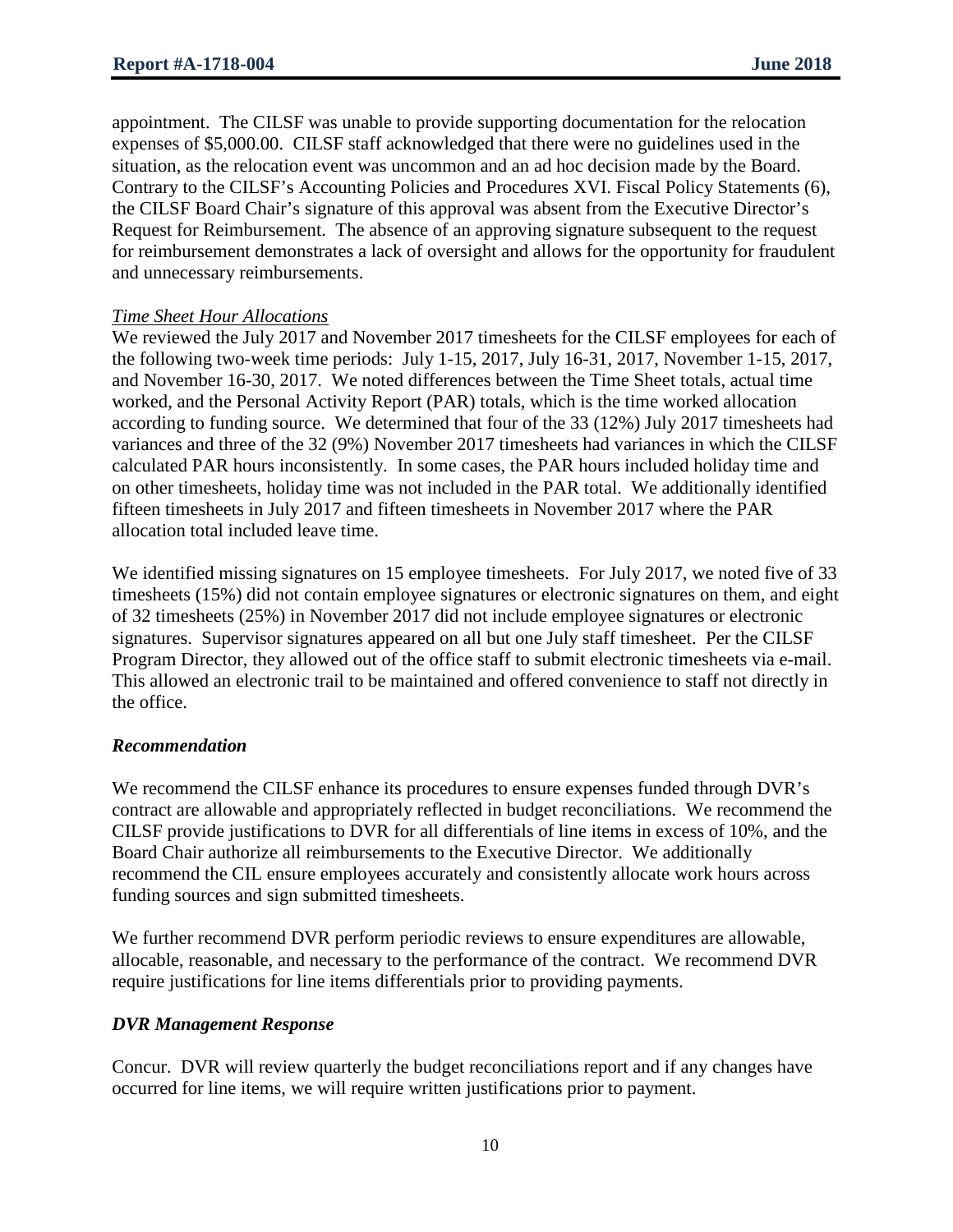## *CIL of South Florida Management Response*

Concur. Now that we've surpassed the transitionary period and have new executive personnel onboard, we will document and keep any authorizations from the Board Chair regarding reimbursements to the Executive Director. The one in question was a reimbursement that was approved by the Board during the Executive Director search; however, documentation should have been provided and attached to the reimbursement. CILSF will provide justifications to DVR for all differentials in excess of 10%. We were previously told that we couldn't spend over a cent of what was budgeted in one line item, but now it's clear that it's preferably no more than 10%. Justifications will be provided in a detailed explanation from this point on.

CILSF will maintain and update its timesheet system to ensure that employees are accurately and consistently allocating their work hours. We will provide training to staff as well as management to ensure that everyone understands the importance of allocating their work hours and how it should be done properly, on a timely basis.

Finding 6: The CILSF did not submit documents timely.

#### *Annual Budget, Budget Narrative, and Cost Allocation Plan*

Amendment Number 3, Section I. E. of Contract 14-129 states, "The Center shall submit an annual budget, budget narrative, and cost allocation plan to the Vocational Rehabilitation Contract Manager for approval for each subsequent agreement year in a format provided by the Department. An amendment to the Contract with a July  $1<sup>st</sup>$  effective date will be executed to reflect funding and budget changes. Annual budget, budget narrative, and cost allocation plans shall be submitted by June  $1<sup>st</sup>$  of each year or upon request by DOE/DVR."

The CILSF submitted the fiscal year annual budget, budget narrative, and cost allocation plans for FY 2016-17 and FY 2017-18 to DVR, 21 days and 13 days, respectively, after the contractual deadline.

#### *Consumer Satisfaction Surveys*

Section I.D, of Contract #14-129, states, "The Center shall issue consumer satisfaction survey(s) using the following questions at least annually. The results of the survey(s) shall be submitted to the Vocational Rehabilitation Independent Living Program Manager by June 30th during each year of the agreement."

We determined the CILSF did not submit the fiscal year (FY) 2016-17 survey results timely. The CILSF submitted the FY 2016-17 survey results to DVR on January 26, 2018, 210 days past the due date. Submitting survey results late does not allow DVR to appropriately monitor the CIL's service effectiveness and monitor whether the CILSF has appropriately addressed issues arising from the surveys.

#### *704 Report*

The 704 Report is an annual summary of all CIL composition and performance data. The IL Program Policies & Procedures states, "The 704 Reports are due to RSA on December 31 of each year. Copies are also provided to VR and FILC. The IL Program Manager should verify